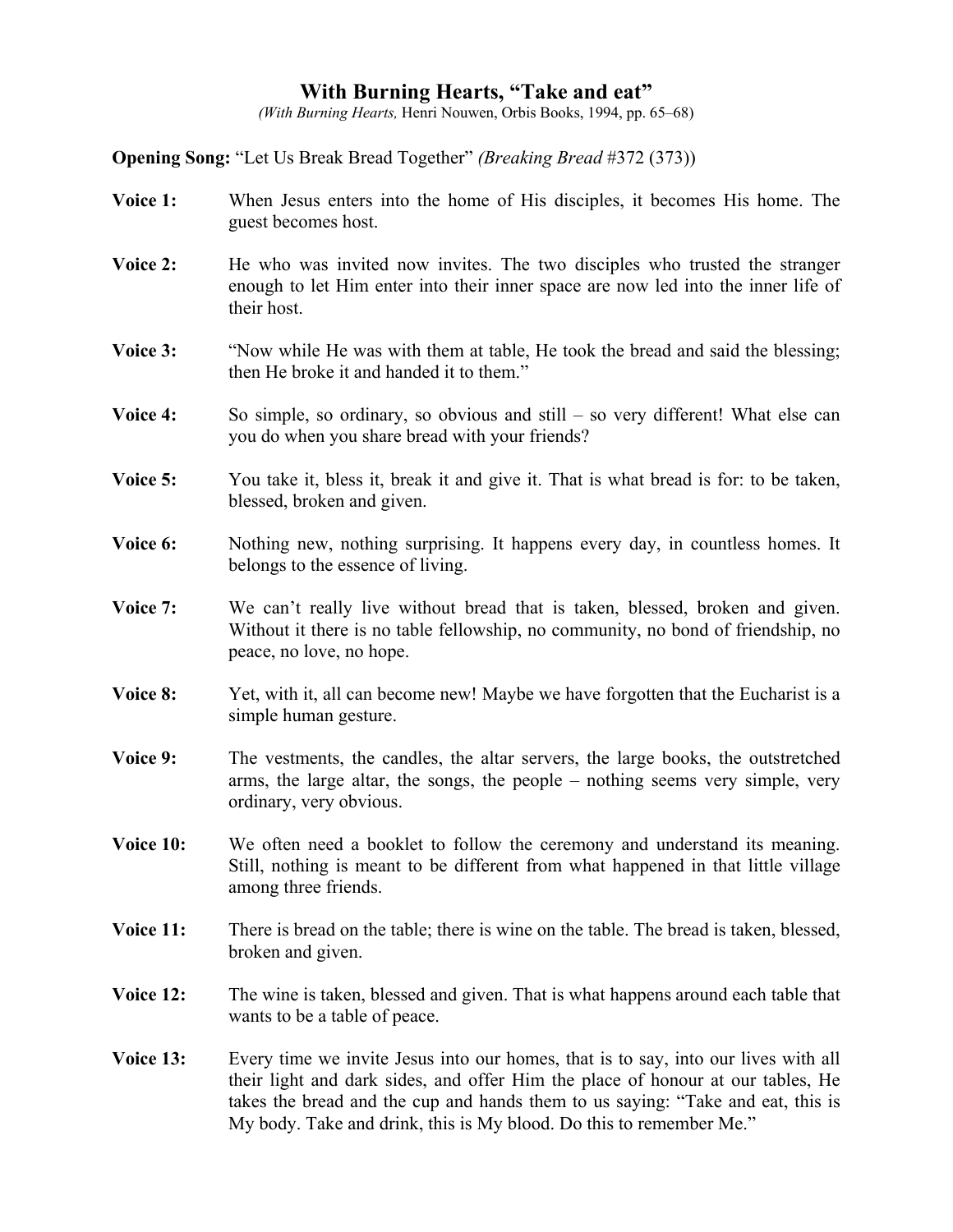- **Voice 14:** Are we surprised? Not really! Wasn't our heart burning when He talked to us on the road?
- **Voice 15:** Didn't we already know that He was not a stranger to us? Weren't we already aware that the one who was crucified by our leaders was alive and with us?
- **Voice 16:** Hadn't we seen it before, that He took the bread, blessed it, broke it, and gave it to us? He did so before the large crowd who had listened for long hours to His word, He did it in the upper room before Judas handed Him over to suffering, and He has done it countless times when we have come to the end of a long day and He joins us around the table for a simple meal.
- **Voice 17:** The Eucharist is the most ordinary and the most divine gesture imaginable. That is the truth of Jesus,
- **Voice 18:** So human, yet so divine; so familiar, yet so mysterious; so close, yet so revealing!
- **Voice 19:** But that is the story of Jesus who "being in the form of God did not count equality with God something to be grasped, but emptied himself, taking the form of a slave, becoming as human beings are; and being in every way like a human being, He was humbler yet, even accepting death, death on a cross" (Philippians 2:18)
- **Voice 20:** It is the story of God who wants to come close to us, so close that we can see Him with our own eyes, hear Him with our own ears, touch Him with our own hands; so close that there is nothing between us and Him, nothing that separates, nothing that divides, nothing that creates distance.
- **Voice 21:** Jesus is God-for-us, God-with-us, God-within-us. Jesus is God giving Himself completely, pouring Himself out for us without reserve.
- **Voice 22:** Jesus doesn't hold back or cling to His own possessions. He gives all there is to give.
- **Voice 23:** "Eat, drink, this is My body, this is My blood...this is Me for you!"
- **Voice 24:** We all know of this desire to give ourselves at the table. We say: "Eat and drink; I made this for you. Take more; it is there for you to enjoy, to be strengthened, yes, to feel how much I love you."
- **Voice 25:** What we desire is not simply to give food, but to give ourselves. "Be my guest," we say.
- **Voice 26:** We encourage our friends to eat from our table, we want to say, "Be my friend, be my companion, be my love – be part of my life  $-1$  want to give myself to you."
- **Voice 27:** In the Eucharist, Jesus gives all. The bread is not simply a sign of His desire to become our food; the cup is not just a sign of His willingness to be our drink.